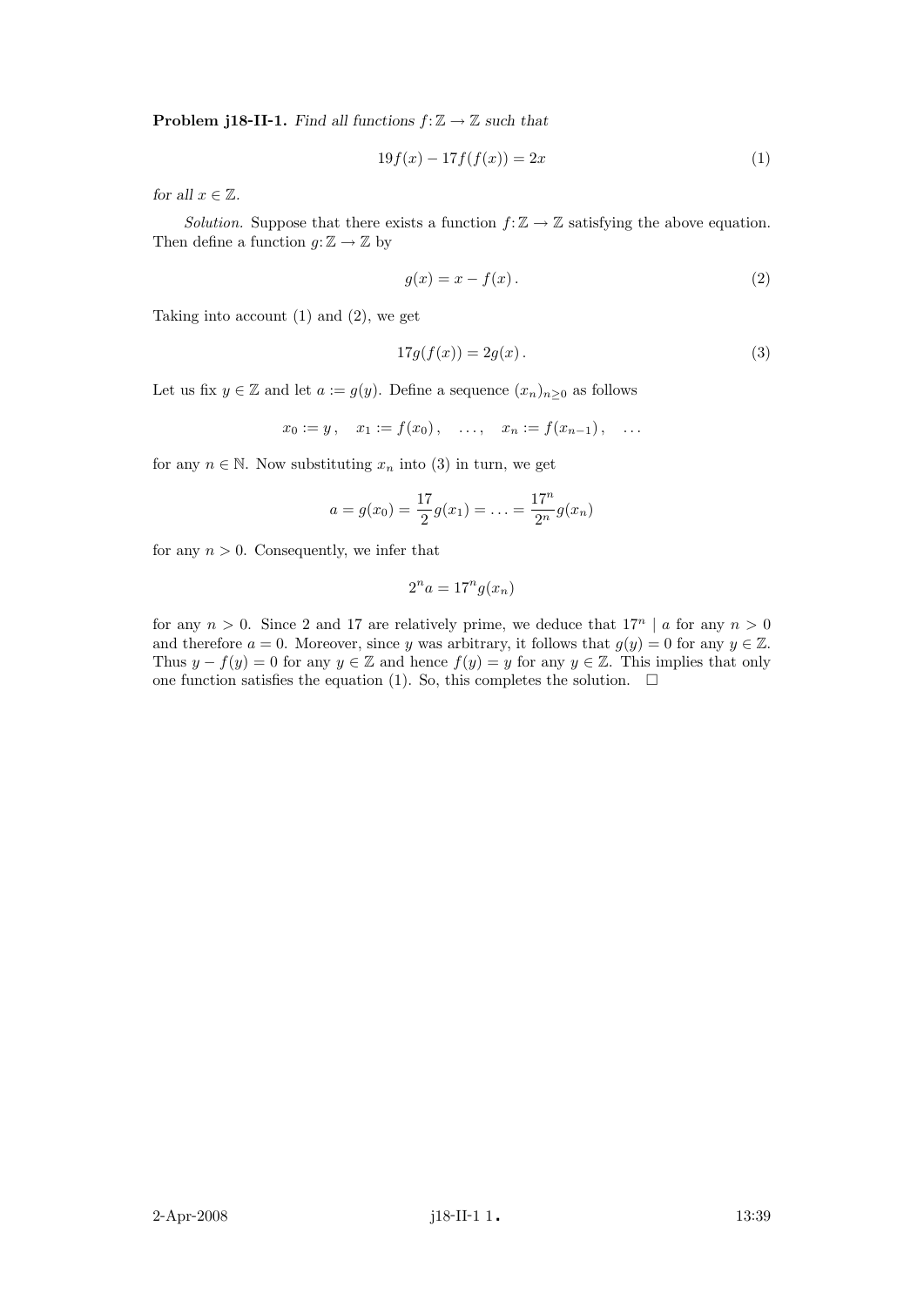**Problem j18-II-2.** Find all continuously differentiable functions  $f: [0,1] \rightarrow (0,\infty)$  such that  $\frac{f(1)}{f(0)} = e$  and

$$
\int_0^1 \frac{\mathrm{d}x}{f(x)^2} + \int_0^1 f'(x)^2 \, \mathrm{d}x \le 2 \, .
$$

Solution. First, we note that if  $f$  is such function, then

$$
0 \leq \int_0^1 \left( f'(x) - \frac{1}{f(x)} \right)^2 dx = \int_0^1 f'(x)^2 dx - 2 \int_0^1 \frac{f'(x)}{f(x)} dx + \int_0^1 \frac{dx}{f(x)^2}
$$
  
= 
$$
\int_0^1 f'(x)^2 dx - 2 \int_0^1 (\ln f(x))' dx + \int_0^1 \frac{dx}{f(x)^2}
$$
  
= 
$$
\int_0^1 f'(x)^2 dx - 2 \ln \frac{f(1)}{f(0)} + \int_0^1 \frac{dx}{f(x)^2} dx \le 0,
$$

since  $\frac{f(1)}{f(0)} = e$  and  $\int_0^1 \frac{dx}{f(x)^2} + \int_0^1 f'(x)^2 dx \le 2$ . Therefore

$$
\int_0^1 \left( f'(x) - \frac{1}{f(x)} \right)^2 dx = 0.
$$
 (1)

Since f is continuously differentiable function on  $[0, 1]$ , the equality (1) is equivalent to

$$
f'(x)f(x) = 1 \quad \forall x \in [0, 1]. \tag{2}
$$

All positive solutions of the differential equation (2) are in the form  $f(x) = \sqrt{2x + C}$  for some  $C > 0$ . Since  $\frac{f(1)}{f(0)} = e$ , we have  $C = \frac{2}{e^2 - 1}$ , and thus

$$
f(x) = \sqrt{2x + \frac{2}{e^2 - 1}}
$$

is the unique function satisfying the conditions from the statement.  $\Box$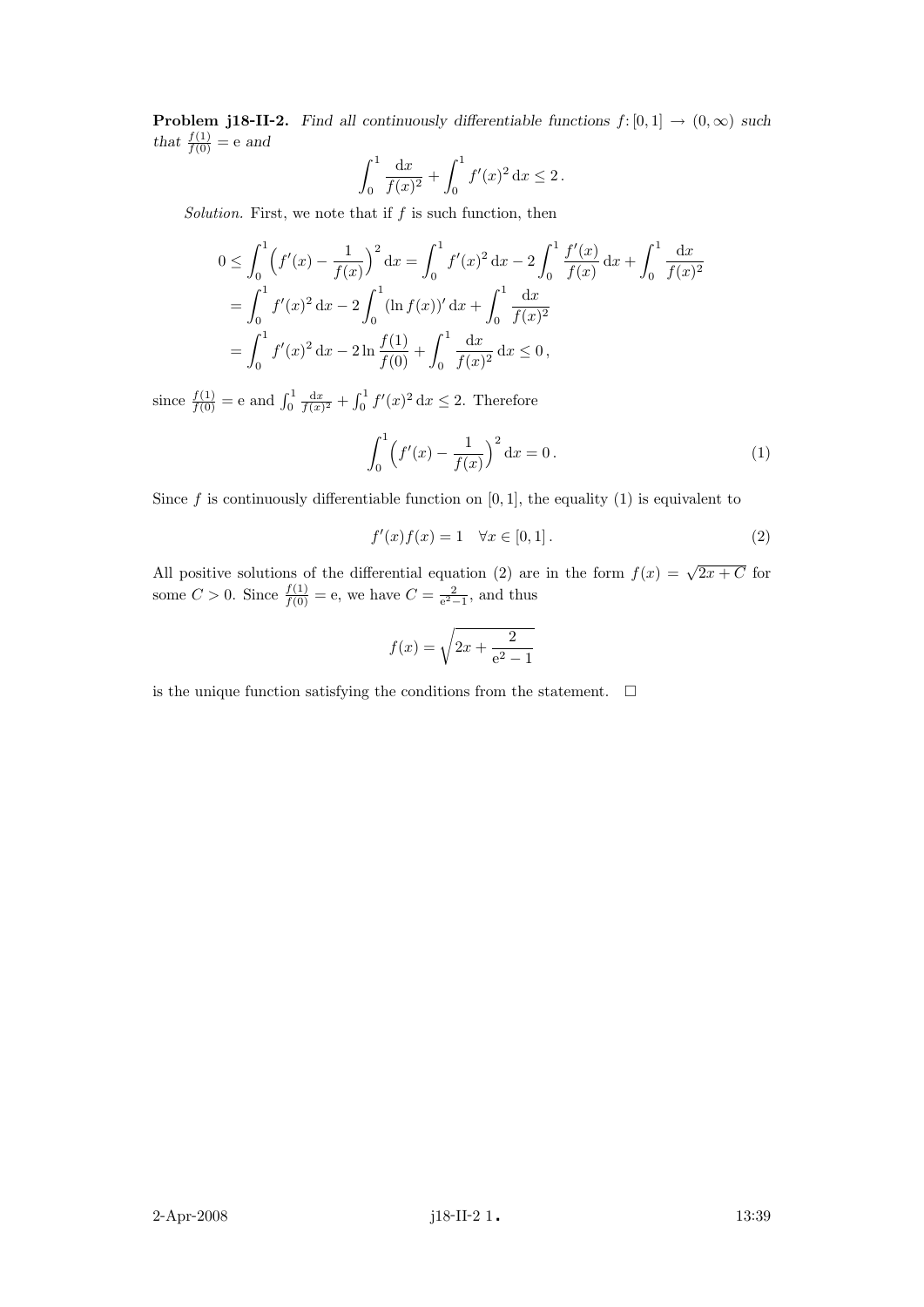**Problem j18-II-3.** Find all pairs of natural numbers  $(n, m)$  with  $1 < n < m$  such that the **F** FODIEM J10<sup>-11-3.</sup> Find an pairs of hatmar numbers  $(n, m)$  with  $1 \le n \le m$  such the numbers  $\infty$ .

Solution. The answer is  $n = 2, m = 4$ .

We begin with the following

Lemma. The minimal (over  $\mathbb{Q}$ ) polynomial  $f(X)$  for  $\sqrt[n]{n}$  equals  $X^k - (\sqrt[n]{n})^k$ , where k is the Lemma. The minimal (over  $\varphi$ <br>minimal satisfying  $(\sqrt[n]{n})^k \in \mathbb{N}$ .

*Proof.*  $\sqrt[n]{n}$  is a root of  $X^n - n = 0$ . So there is some nonempty subset A of  $\{0, 1, ..., n-1\}$ such that

$$
f(X) = \prod_{l \in A} (X - \zeta^l),
$$

where  $\zeta = \cos\left(\frac{2\pi}{n}\right) + i\sin\left(\frac{2\pi}{n}\right)$ .

The free term of  $f(X)$  has an absolute value equal to  $(\sqrt[n]{n})^{|A|}$ . Hence  $(\sqrt[n]{n})^{\text{deg }f(X)}$  is integer, and deg  $f(X) \geq k$  follows (k is as in the lemma). But, clearly  $\sqrt[n]{n}$  is a root of integer, and deg  $f(\lambda) \geq \kappa$  follows  $(\kappa$  is a  $X^k - (\sqrt[n]{n})^k$ , which has integer coefficients.

Let us assume that 1,  $\sqrt[n]{n}$ ,  $\sqrt[m]{m}$  are linearly dependent over  $\mathbb{Q}$ , i.e. there are rational Let us assume that  $1, \forall n, \forall m$  are meanly dep<br>a, b, c not all equal 0 such that  $a + b\sqrt[n]{n} + c\sqrt[m]{m} = 0$ .

Case  $a \neq 0$ . Then, as  $\sqrt[n]{n}$  is irrational, we have  $b, c \neq 0$ . But  $a + b \sqrt[n]{n} = -c \sqrt[m]{m}$  has Case  $a \neq 0$ . Then, as  $\sqrt{n}$  is irrational, we have  $b, c \neq 0$ . But  $a + b\sqrt{n} = -c\sqrt{m}$  has<br>the same degree of a minimal polynomial as  $\sqrt[n]{n}$ , and as  $\sqrt[m]{m}$ . Let k be the degree of the the same degree of a minimal polynomial as  $\sqrt{n}$ , and minimal polynomial for  $\sqrt[m]{m}$ . Then  $y = \sqrt[n]{n}$  satisfies

$$
(a+by)^k = (\sqrt[m]{m})^k,
$$

but  $y^k$  and  $(\sqrt[m]{m})^k$  are rational, and as  $a, b \neq 0$  we obtain that there is a nonzero polynomial but y and  $(\sqrt{n})$  are rational, and as  $a, b \neq 0$  we obtain that there is a honzero point rational coefficients vanishing  $\sqrt[n]{n}$  of degree smaller than k, a contradiction.

Case  $a = 0$ . Hence  $\frac{\sqrt[n]{n}}{m/m}$  $\frac{\sqrt[n]{n}}{\sqrt[m]{m}}$  is rational, and this is equivalent to  $\frac{n^m}{m^n}$  is a mn-th power of a rational. Let p be any prime, and  $p^a \parallel n$ ,  $p^b \parallel m$ . So we must have  $mn \mid am - bn$ . But am−bn  $\leq am < mn$ , in view of  $a \leq \log_2 n < n$ . In a similar way one obtains  $am-bn > -mn$ . So we must have  $am = bn$ , the relation independent of the choice of prime p. Thus

$$
n = m^{m/n},
$$

and  $\sqrt[n]{n} = \sqrt[m]{m}$  follows. As the function  $\sqrt[n]{x}$  has maximum at  $x = e$ , we see that  $\sqrt[n]{n} = \sqrt[m]{m}$ holds only for  $n = 2, m = 4$ .  $\Box$